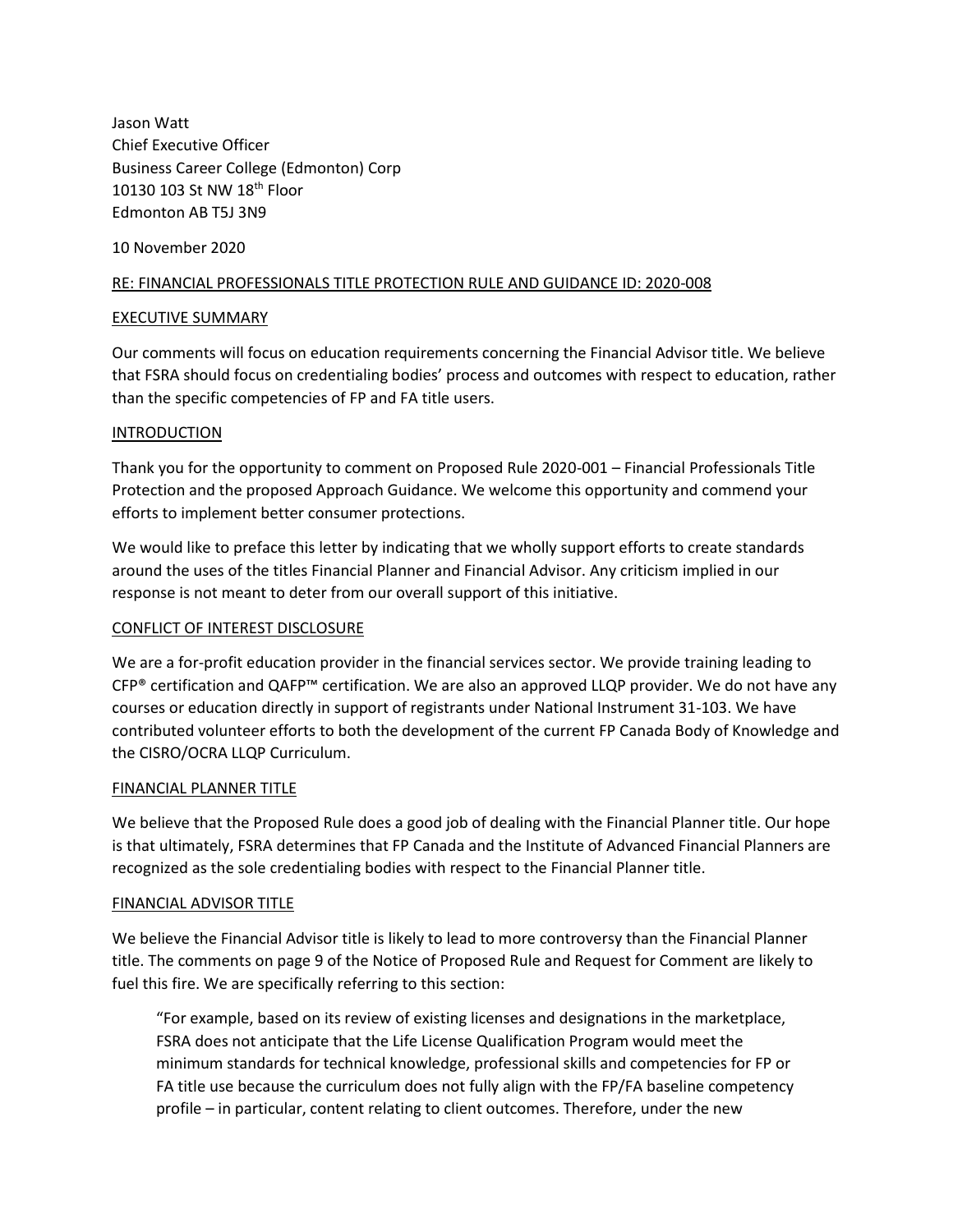framework, those individuals that only hold this qualification would not be able to use the FP or FA title."

The CLHIA has already highlighted this in their 2020 Provincial Budget Submission (see item 4 on page 6 of

[https://www.clhia.ca/web/CLHIA\\_LP4W\\_LND\\_Webstation.nsf/page/C52EF08862741D6E85258603006E](https://www.clhia.ca/web/CLHIA_LP4W_LND_Webstation.nsf/page/C52EF08862741D6E85258603006E7B21/$file/CLHIA%20Fall%202020%20Ontario%20Budget%20Submission.pdf) [7B21/\\$file/CLHIA%20Fall%202020%20Ontario%20Budget%20Submission.pdf\)](https://www.clhia.ca/web/CLHIA_LP4W_LND_Webstation.nsf/page/C52EF08862741D6E85258603006E7B21/$file/CLHIA%20Fall%202020%20Ontario%20Budget%20Submission.pdf)

We do not intend to lobby for the inclusion of the LLQP as a qualification for the FA title. Instead, we intend to demonstrate that this discussion does not achieve the intent of the Legislation and that there is an alternate, less confrontational path for FSRA to pursue.

# MUTUAL FUNDS PROFICIENCY VS LIFE LICENSE QUALIFICATION PROGRAM

What is not stated in the Proposed Rule is how FSRA views the two mutual funds curricula that are presently available under NI 31-103. We hope that this does not mean that FSRA is contemplating that those who are registered as Mutual Fund Dealing Representatives are being considered as potential candidates for the FA title. We do not hold the position that the two Investment Funds courses described at NI 31-103 produce any greater level of competency than the LLQP does, and we will highlight several deficiencies in those two courses in the sections that follow.

Using the 6<sup>th</sup> edition of the LLQP material and the 2019 printing of the Canadian Securities Institute's Investment Funds in Canada course, we compared the competencies. The following is a chart comparing the competencies taught in each course.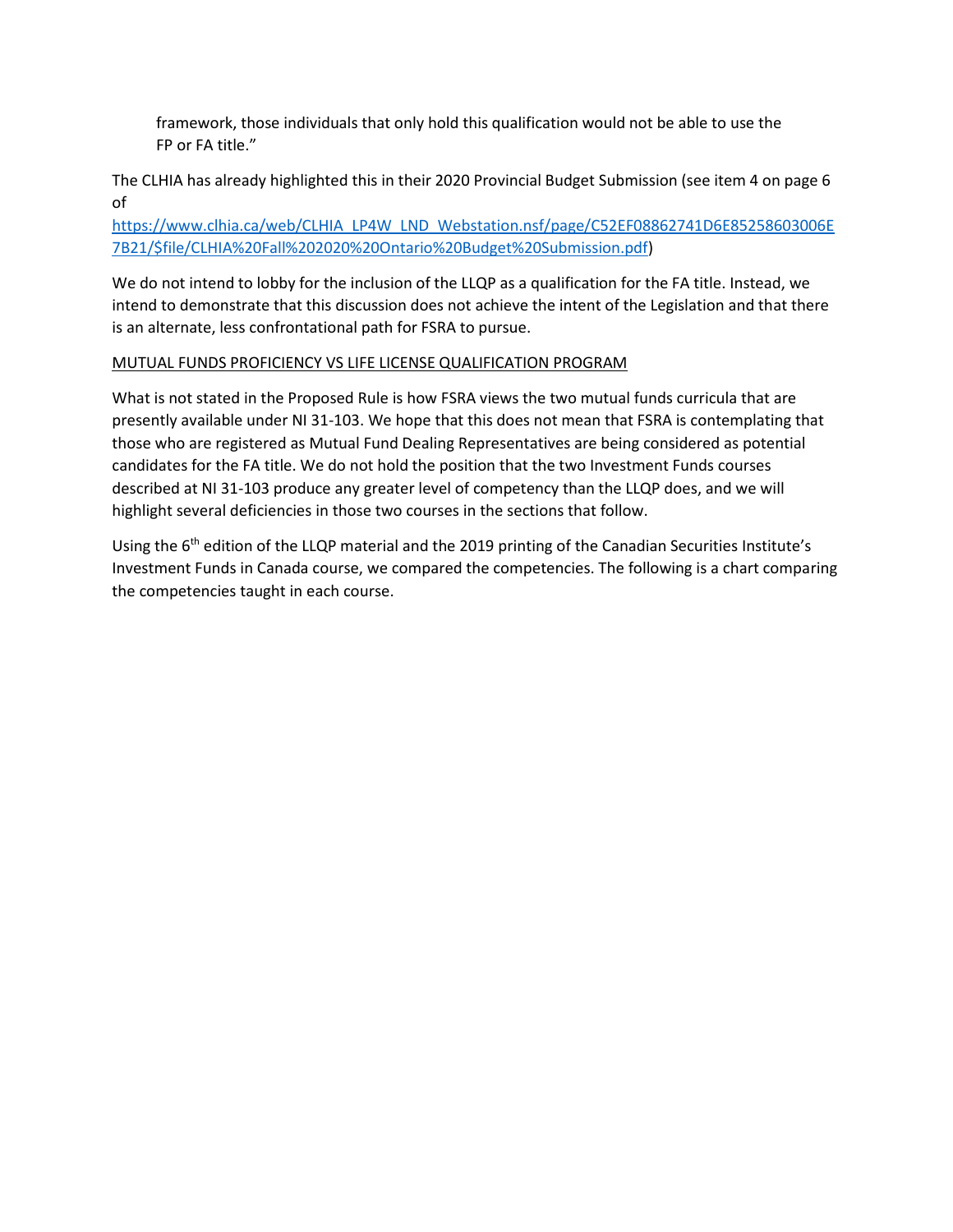| Competency                                      | LLQP      | IFC (CSI) | Competency                                       | <b>LLQP</b> | IFC (CSI) |
|-------------------------------------------------|-----------|-----------|--------------------------------------------------|-------------|-----------|
| <b>Canadian Tax System</b><br><b>Income Tax</b> | Yes       | Yes       | <b>Product Knowledge</b><br>Disability Insurance | Yes         | No        |
| Year of Death                                   | Yes       | <b>No</b> | Group Disability Insurance                       | Yes         | <b>No</b> |
| Investment Income                               | Yes       | Yes       | Critical Illness Insurance                       | Yes         | No        |
|                                                 | Yes       | <b>No</b> | Long-Term Care Insurance                         | Yes         | No        |
| <b>Taxation of Insurance Products</b>           |           |           | Health and Dental Insurance                      | Yes         | No        |
| <b>Professional Practice</b>                    |           |           | <b>Travel Insurance</b>                          | Yes         | No        |
| Overview of Legal System                        | Yes       | No        | Health and Dental Coverage for Business Owners   | Yes         | No        |
| <b>Insurance Contracts</b>                      | Yes       | <b>No</b> | Selling and Servicing Insurance Contracts        | Yes         | No        |
| Privacy and Confidentiality                     | Yes       | Yes       | Life Insurance Products                          | Yes         | No        |
| Anti-Money Laundering                           | Yes       | Yes       | Segregated Fund Contracts                        | Yes         | No        |
| <b>Insurance Claims</b>                         | Yes       | No        | Annuities                                        | Yes         | No        |
| Rules Pertaining to Insurance Agents            | Yes       | No        | Different Types of Mutual Funds                  | <b>No</b>   | Yes       |
| <b>Conflicts of Interest</b>                    | Yes       | No        | <b>Alternative Investments</b>                   | No          | Yes       |
| Unfair or Deceptive Sales Practices             | Yes       | Yes       |                                                  |             |           |
| <b>Complaints Handling</b>                      | Yes       | Yes       | <b>Investment Planning</b>                       |             |           |
| Powers of Attorney                              | Yes       | No        | <b>Investment Basics</b>                         | Yes         | Yes       |
| <b>Making Recommendations</b>                   | Yes       | Yes       | <b>Types of Investments</b>                      | Yes         | Yes       |
| <b>Introductory Economics</b>                   | <b>No</b> | Yes       | <b>Group Retirement Plans</b>                    | Yes         | No        |
| <b>Mutual Fund Regulation</b>                   | No        | Yes       | <b>Investment Risk</b>                           | Yes         | Yes       |
| Mutual Fund Distribution                        | No        | Yes       | <b>Financial Market</b>                          | No          | Yes       |
| <b>National Registration Database</b>           | No        | Yes       | <b>Stocks</b>                                    | No          | Yes       |
| Mutual Fund Account Opening                     | No        | Yes       | <b>Bonds</b>                                     | No          | Yes       |
|                                                 |           |           | T-Bills                                          | No          | Yes       |
| <b>Financial Planning</b>                       |           |           | <b>Investment Funds</b>                          | Yes         | Yes       |
| <b>Determine Objectives</b>                     | Yes       | Yes       | <b>Derivatives</b>                               | No          | Yes       |
| <b>Risk Assessment</b>                          | Yes       | Yes       | Portfolio Construction                           | No          | Yes       |
| <b>Types of Businesses</b>                      | Yes       | <b>No</b> | <b>Business Financial Statements</b>             | No          | Yes       |
| Planning for Business Owners                    | Yes       | No        | Segregated Funds                                 | Yes         | Yes       |
| <b>Insurance Needs Analysis</b>                 | Yes       | No        | <b>Asset Allocation</b>                          | No          | Yes       |
| <b>Know Your Client</b>                         | Yes       | Yes       | <b>Investment Performance Assessment</b>         | No          | Yes       |
| <b>Client's Financial Situation</b>             | Yes       | Yes       | <b>Investment Fees and Costs</b>                 | No          | Yes       |
| <b>Charitable Giving</b>                        | Yes       | <b>No</b> |                                                  |             |           |
| CPP and OAS                                     | Yes       | Yes       |                                                  |             |           |
| RRSP, RRIF, TFSA, DPSP                          | Yes       | Yes       |                                                  |             |           |
| <b>Pension Plans</b>                            | Yes       | Yes       |                                                  |             |           |
| <b>RESP</b>                                     | Yes       | Yes       |                                                  |             |           |
| <b>RDSP</b>                                     | Yes       | <b>No</b> |                                                  |             |           |
| <b>Financial Planning Process</b>               | No        | Yes       |                                                  |             |           |
| <b>Behavioural Finance</b>                      | No        | Yes       |                                                  |             |           |
| Time Value of Money Calculations                | No        | Yes       |                                                  |             |           |
| <b>Mutual Fund Selection</b>                    | No        | Yes       |                                                  |             |           |
| <b>Systematic Investment Plans</b>              | No        | Yes       |                                                  |             |           |
| Systematic Withdrawal Plans                     | No        | Yes       |                                                  |             |           |
| <b>Buy-Sell Agreements</b>                      | Yes       | <b>No</b> |                                                  |             |           |

As the chart indicates, neither of the entry-level licensing courses provides a comprehensive skill set with respect to financial advisory. The LLQP includes a needs analysis for both life and disability insurance, and a robust section dealing with risk management for individuals, families, and business owners. The IFC only deals with risk in the context of investment risk, but it does teach students Time Value of Money calculations and has a cursory overview of the financial planning process. We are suggesting that neither course has a clear advantage over the other with respect to the content delivered to students.

There are several other possible bases on which to compare those who are registered as Mutual Fund Dealing Representatives with those who carry a Life Insurance license. If it is FSRA's intent that one of these other distinctions is material, then we believe FSRA should be explicit. From the discussion above, the education standards are not appreciably different. Some of these differences may include:

• **Continuing Education Requirements.** As of the time of this writing, the MFDA has announced its intention to implement a Continuing Education (CE) regime. However, there currently is no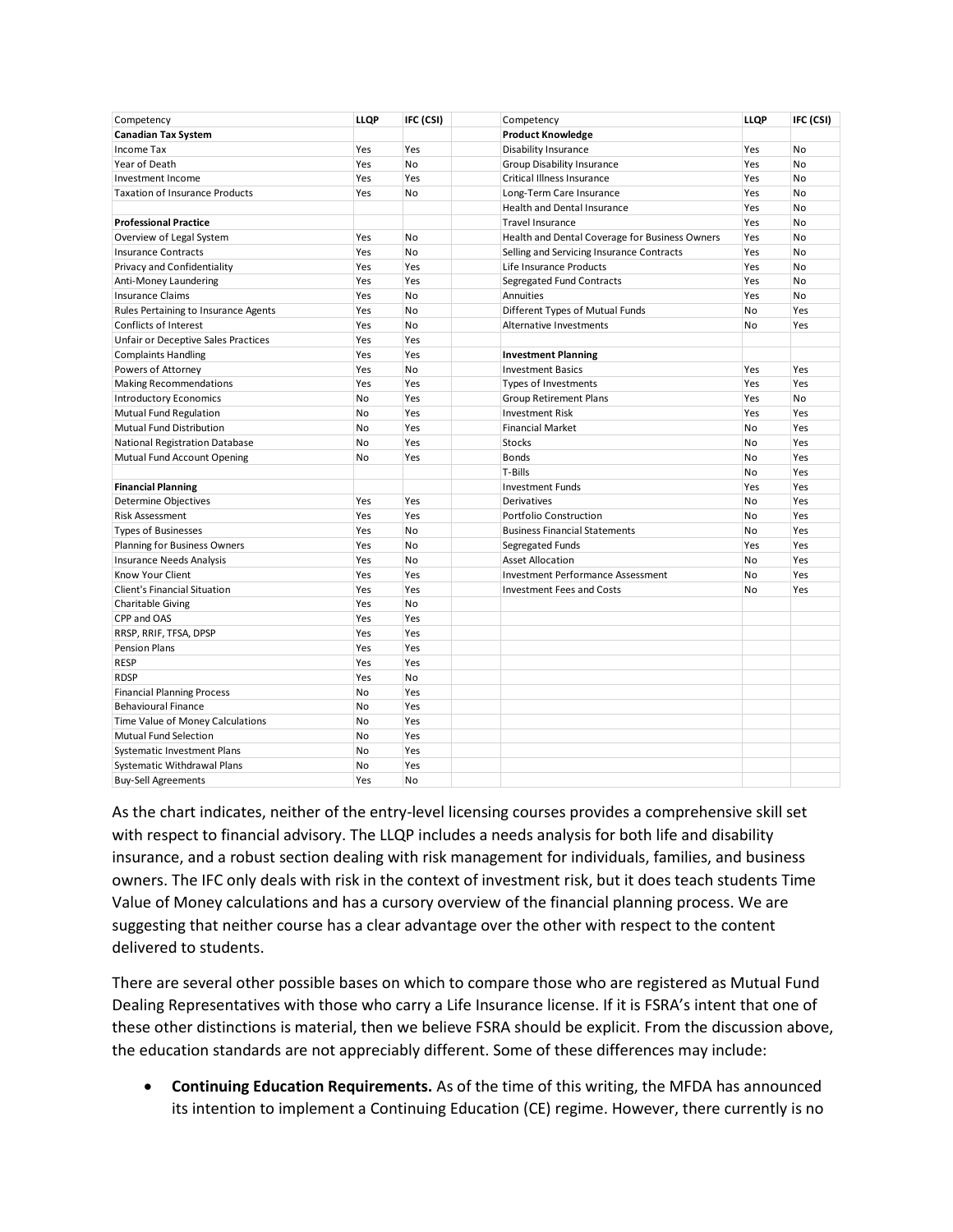requirement for Mutual Fund Dealing Representatives to obtain any CE. In Ontario and Saskatchewan, the two provinces contemplating title restrictions, life insurance and accident & sickness agents are mandated to obtain CE, including an explicit Ethics requirement for agents holding a Saskatchewan license.

- **MFDA or Provincial Insurance Regulators.** The MFDA (and IIROC, for that matter) comprises a national regulatory presence (excepting Quebec). The provincial insurance regulators operate in a much more fragmented format, and the guidance for insurance agents is inconsistent as a result. Even national efforts, such as the CLHIA requirement for a Reasons Why letter, have been applied inconsistently. The result is that those with securities licenses (other than Exempt Dealing Representatives) operate with a clearer set of rules that are more likely to be enforced. This may lead to a perception of increased professionalism for those with securities licenses.
- **Part-Time Licensees.** The Rule and Guidance document doesn't express any reasons for its comments concerning LLQP. As such, it's hard to know what the intent of including this phrasing is. One area that we have heard some regulators and others with a securities background comment on is the allowance for part-time licensing for those with an insurance license. We hope that if FSRA takes the position that part-time licensing should not be permitted, that FSRA should publicly state its position.
- **Supervision Requirements.** No explicit reference is made to supervision requirements. Once again, if the goal is to impose some sort of restriction due to a lack of supervision requirements, we believe that should be publicly stated.

# PROPOSED EDUCATION STANDARDS

We commend FSRA for a robust list of requirements to be included in the application for a credentialing body. As detailed at [https://www.fsrao.ca/industry/financial-planners-and-advisors-sector/financial](https://www.fsrao.ca/industry/financial-planners-and-advisors-sector/financial-professionals-title-protection-administration-applications)[professionals-title-protection-administration-applications,](https://www.fsrao.ca/industry/financial-planners-and-advisors-sector/financial-professionals-title-protection-administration-applications) applications to be considered must include (not a comprehensive list):

- an overview of the applicant's experience as a credentialing body and/or offering a financial services licences/designations;
- a self-assessment against the credentialing body requirements in the FPTP Rule (in particular subsection 4(1)); [FPTP Rule 4(1) is further discussed below]
- a summary of, and a copy of, policies and procedures relating to the administration and operation of its proposed credentialing program;
- a summary of, and a copy of, policies and procedures relating to the granting of credentials, including an outline of the processes for acceptance into the credentialing program and granting / recertification of credentials;
- explanation of any exemptions / advanced standing that may be granted by the credentialing body;

The FPTP Rule at 4(1) currently includes requirements (not a comprehensive list) for: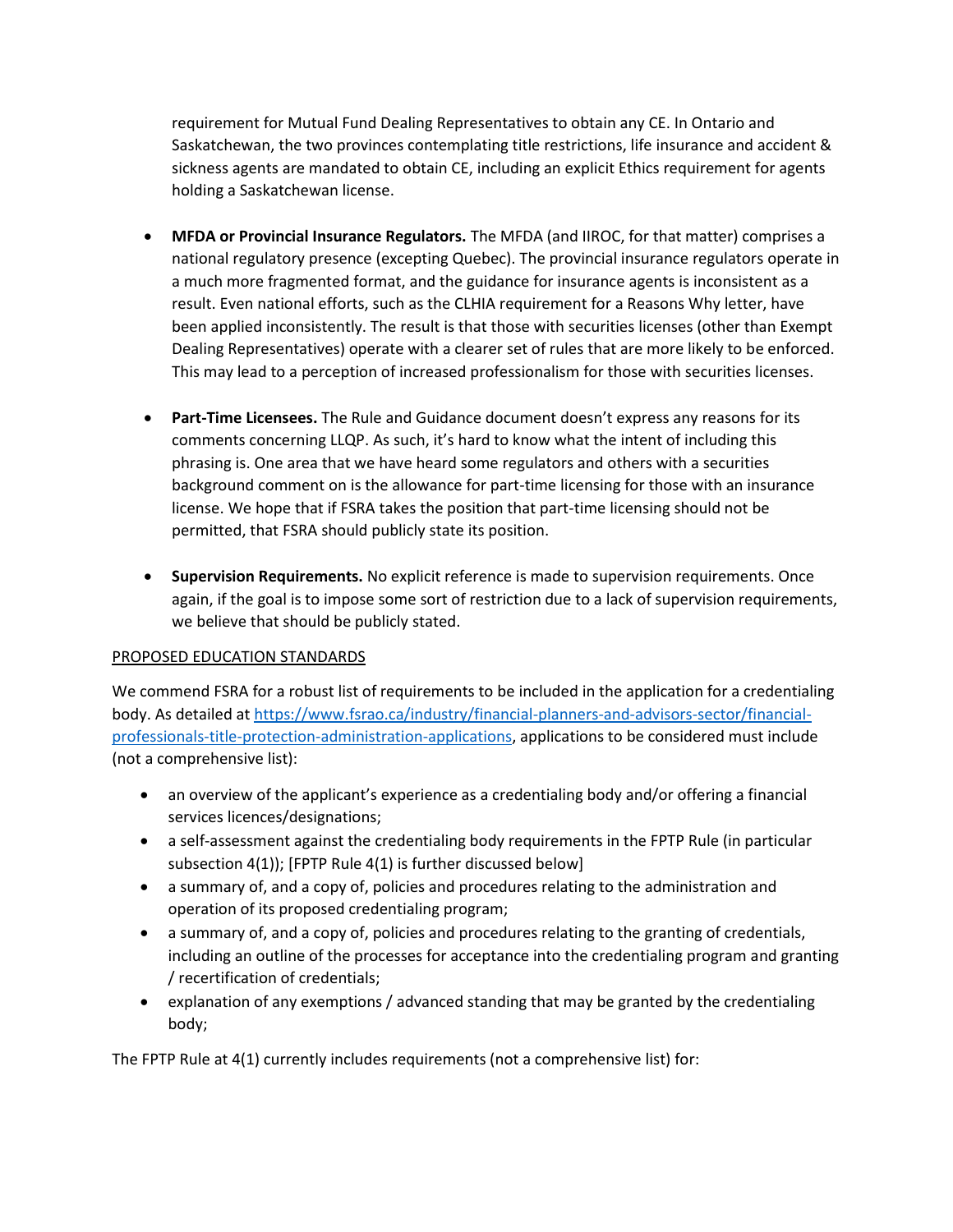• the necessary expertise, resources, policies, procedures and administrative practices to effectively administer and maintain a credentialing program,

Subsection 4(2) of the proposed FPTP Rule requires that "An approved credentialing body shall regularly review its educational curriculum to ensure that it is up to date having regard to issues such as industry best practices, legal requirements and developments in the economy and the financial services sector."

We believe that this standard should be substantially expanded to avoid the issues financial consumers currently face, which will be detailed in the next section.

# DEFICIENCIES RELATED TO EDUCATION STANDARDS

As an example of what goes wrong when a potential credentialing body does not meet the standards implied by proposed Subsection 4(2), we will point to the 2019 version of the Investment Funds in Canada course, which is one of two options for the primary education requirement to obtain licensing as a Mutual Fund Dealing Representative.

Chapter 15 of this course is titled "Selecting a Mutual Fund" and Section 15-6 in particular deals with the "Steps in Selecting a Mutual Fund". The steps suggested are:

- 1. Refer to sources of published mutual fund performance data.
- 2. Identify funds with appropriate investment objectives.
- 3. Look for funds with the best long-term performance.
- 4. Among the best long-term performers, look for best performance from year-to-year.
- 5. Among best year-to-year performers, find those with lower volatility.
- 6. Among the funds with low volatility, find ones where the current investment manager was responsible for the good performance.
- 7. Compare fund facts documents and compare prospectuses.
- 8. Examine fees and charges.
- 9. Analyze the size of the mutual fund.
- 10. Make the decision.

We expect that anybody who has read the academic literature concerning fund performance is already aware of what we are about to point out, but we will make the argument regardless.

First, there is overwhelming evidence that fund managers do not repeat past performance. The course makes no reference to this literature. Examples of academic research in this area are easy to come by, but one example that was 7 years old when this text was last updated is "Does Past Performance Matter? S&P Persistence Scorecard".<sup>1</sup> The authors of this paper come to damning conclusions concerning expected performance based on prior years' performance data:

• Very few funds manage to repeat top-half or top-quartile performance consistently. Given the volatility in the domestic equity markets over the last five years, it is unsurprising that data for the period ending March 2012 show that the percentage of top-performing managers remaining

<sup>1</sup> Soe, Aye M. and Luo, Frank, Does Past Performance Matter? S&P Persistence Scorecard (June 7, 2012). Available at SSRN: <https://ssrn.com/abstract=2079822> or [http://dx.doi.org/10.2139/ssrn.2079822](https://dx.doi.org/10.2139/ssrn.2079822)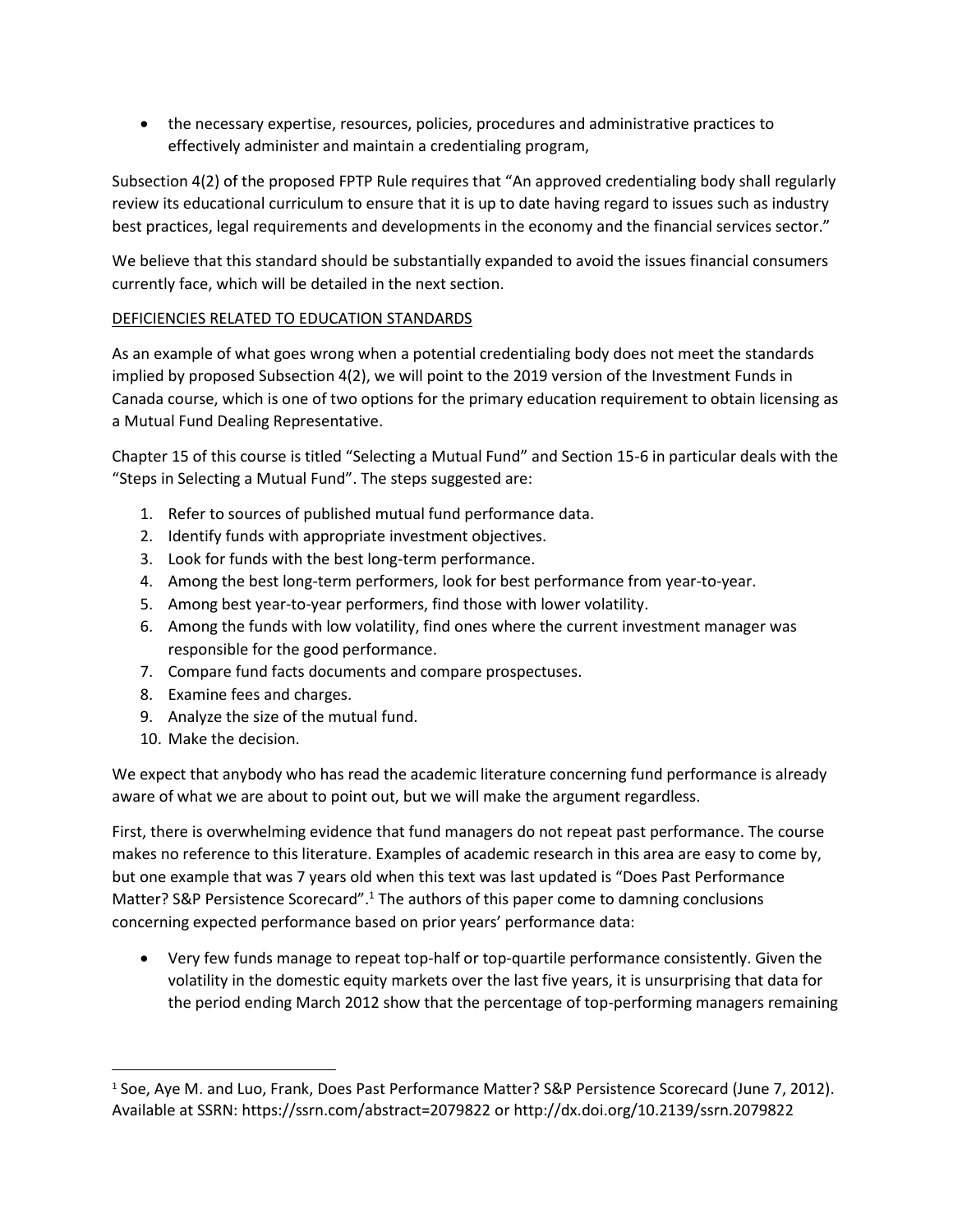in the top-half or top-quartile declined considerably in several categories.

- For the five years ending March 2012, only 5.23% of large-cap funds, 5.46% of mid-cap funds and 5.14% of small-cap funds maintained a top-half ranking over five consecutive 12-month periods. Random expectations would suggest a rate of 6.25%.
- Looking at longer-term performance, 5.97% of large-cap funds with a top-quartile ranking over the five years ending March 2007 maintained a top-quartile ranking over the next five years. Only 4.35% of mid-cap funds and 15.56% of small-cap funds maintained a top-quartile performance over the same period. Random expectations would suggest a repeat rate of 25%.
- While top-quartile and top-half repeat rates have been at or below the levels one expects based on chance, there is consistency in the death rate of bottom-quartile funds. Across all market cap categories and all periods studied, fourth-quartile funds had a much higher rate of being merged and liquidated.

The second area we will address is an even older academic literature that gets no mention at all in either mutual funds licensing course, and that is Nobel Laureate William Sharpe's 1991 paper "The Arithmetic of Active Management."<sup>2</sup> This paper makes the case that the fees for active management simply cannot be justified based on the results. Whether you agree with this proposition or not, the idea that it's not even discussed, despite being an idea nearly 3 decades old, puts mutual fund dealing representatives and their clients at a significant disadvantage. This is even more curious by the fact that Sharpe's other well-known work, the Sharpe Ratio, features prominently in both courses.

It is not our intention to pick on the course content. Rather, we intend to demonstrate that a robust approach is required to establish and maintain suitable education standards for financial advisors and financial planners. This gives Canadians the best possible opportunity to obtain good financial advice.

## ROBUST EDUCATION STANDARDS

We propose that 4(2) of the rules be expanded to require the following:

• **Design Document or Body of Knowledge.** Any course leading to either the Financial Advisor or Financial Planner title should have a design document or body of knowledge that is publicly available and subject to regular review. This allows a member of the buying public to determine the expected level of competency of their financial advisor or financial planner. This also ensures that complaints about advisor performance can be held against a standard that is widely agreed on. For advisors who may not meet the standard, this gives them the opportunity to develop proficiency in areas that may be lacking.

Examples of such documents include: <https://www.cisro-ocra.com/Documents/View/161> and <https://www.fpcanada.ca/bok>

<sup>2</sup> William F. Sharpe (1991) The Arithmetic of Active Management, Financial Analysts Journal, 47:1, 7- 9, DOI: [10.2469/faj.v47.n1.7](https://doi.org/10.2469/faj.v47.n1.7)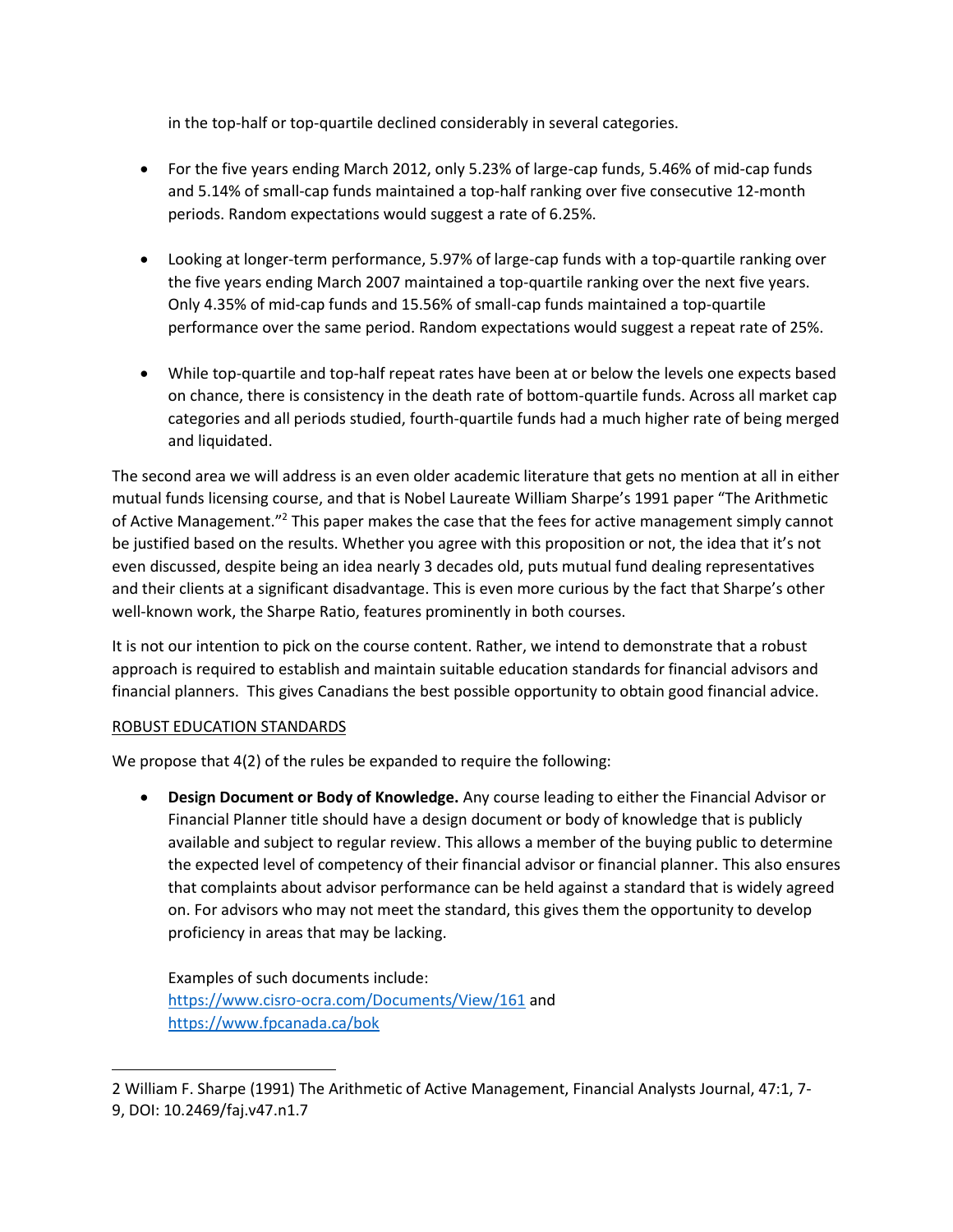Notably, the FP Canada Body of Knowledge document is subject to regular review. We believe any credentialling body must demonstrate that it is using a design document or body of knowledge that is updated at least every second year.

• **Regular Course Updates.** Course material must be updated regularly to reflect current standards. The financial services sector is rapidly changing and the body of academic research informing best practices grows at an impressive pace.

We believe that credentialling bodies must demonstrate that either they, or their course providers, provide regular updates to course material.

- **Public Consultation.** When a homogeneous group is involved in the generation of course material, they will fail to recognize their own biases and oversights. To arrive at course material that is reflective of best practices, it is necessary to involve a diverse group. We believe that any course material leading to an FA or FP credential should be subject to a regular public consultation process, to include:
	- o FAs or FPs
	- o Head Office staff
	- o Specialists such as underwriters, estate lawyers, or financial analysts, relevant to the material in question
	- o Members of the public
	- o Regulators
	- o Consumer advocacy groups such as FAIR Canada or CARP
- **Psychometric Evaluation.** Any testing leading to an approved credential should be subject to regular psychometric evaluation. This evaluation should be contracted out. As there are no common standards for a psychometrician, FSRA could require an advanced degree in a relevant field plus 5 years of experience in examination, as an example.
- **Publicly Available Sample of Course Material.** The general public should have some reasonable ability to assess the competency of their FA or FP. Making a small sample of course material, including past exam questions, available, will give the general public the ability to assess the difficulty of obtaining the approved credential.

We believe the implementation of these standards would reduce the likelihood of deficiencies such as those addressed in the previous section.

# RECOMMENDATIONS

We would like to see FSRA only entertain applications that are based on current practice. That is, if an organization applies to be a credentialing body, it must demonstrate that it currently meets the standards. It is not sufficient to promise that the organization will meet those standards one day. We believe the transitional measures described at Section 7 of the proposed Rule reduce any unintended consequences of this proposed measure.